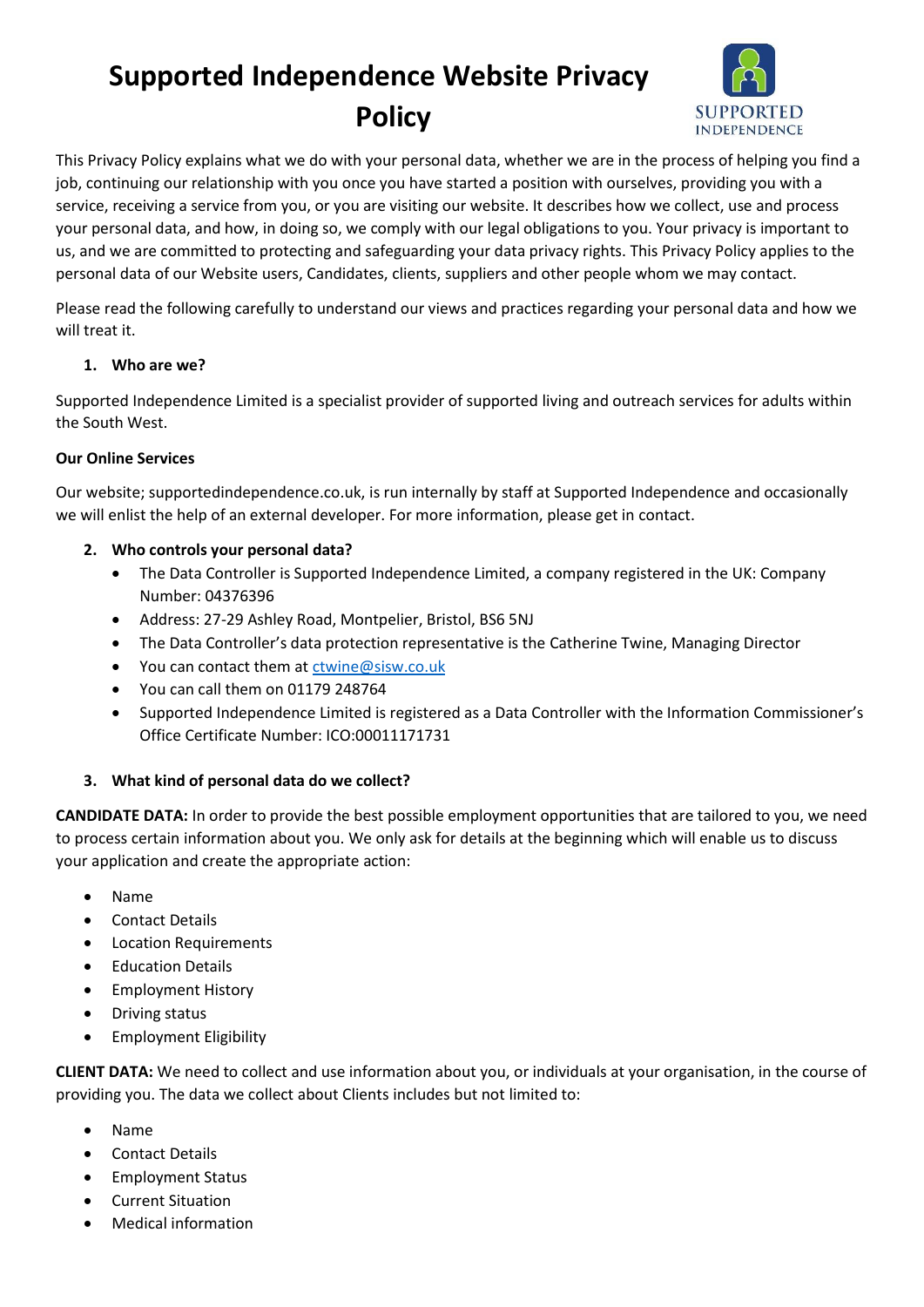• Any other information you have chosen to disclose

We may also hold extra information that someone in your organisation has chosen to tell us.

**SUPPLIER DATA:** We need a small amount of information from our Suppliers to ensure that things run smoothly. We need contact details of relevant individuals at your organisation so that we can communicate with you. We also need other information such as your bank details so that we can pay for the services you provide (if this is part of the contractual arrangements between us).

**WEBSITE USERS:** We collect a limited amount of data from our Website Users which we use to help us to improve your experience when using our website and to help us manage the services we provide. This includes information such as how you use our website, the frequency with which you access our website, and the times that our website is most popular.

## **4. How do we collect personal data?**

**CANDIDATE DATA:** Personal data for internal candidates are collected through a direct application from yourself. This includes via our website, E-Mail application or through an online job board. Even in the situation of a referral, you will be asked to apply for the position via one of these methods.

Where you are a Candidate and we have obtained your personal data from a third party such as an online job board, it is our policy to advise you of the source when we first communicate with you.

**CLIENT DATA:** There are two main ways in which we collect your personal data: 1 Directly from you; and 2 From third parties (e.g. through the local council) and other limited sources (e.g. online and offline media).

**SUPPLIER DATA:** We collect your personal data during the course of our work with you.

**WEBSITE USER:** We may also collect information automatically about your usage of our website using cookies and other technology (for full details of what we use see the section below on "Cookies"). To that effect, we use your IP address (a series of numbers that identifies a computer on the internet) to collect, among other things, internet traffic data and data regarding your browser type and computer. If you do not want to receive cookies, you may reject them by using your browser settings (for help with how to do this see the section below on "Cookies").

#### **5. How do we use your personal data?**

**CANDIDATE DATA**: The main reason for using your personal details is to access your suitability of application for work with ourselves. The more information we have about you, your skillset and your ambitions, the more bespoke we can make our service. The processing of your personal information may include:

- Collecting and storing your personal data
- Notifying you of potential roles or opportunities
- Assessing and reviewing your suitability for job roles
- Introducing and/or supplying you to our internal clients
- Engaging you for a role with us or with our Clients, including any related administration e.g. timesheets and payroll
- Providing information to regulatory authorities or statutory bodies, and our legal or other professional advisers including insurers
- Retaining a record of our dealings
- Establishing quality, training and compliance with our obligations and best practice for the purposes of backing up information on our computer systems

**CLIENT DATA:** The main reason for using information about Clients is to ensure that the contractual arrangements between us can properly be implemented so that the relationship can run smoothly.

For further details of how we use our client data we have a separate GDPR policy specific to our Service Users. If you would like further information or access to the policy, please email the Data Controller.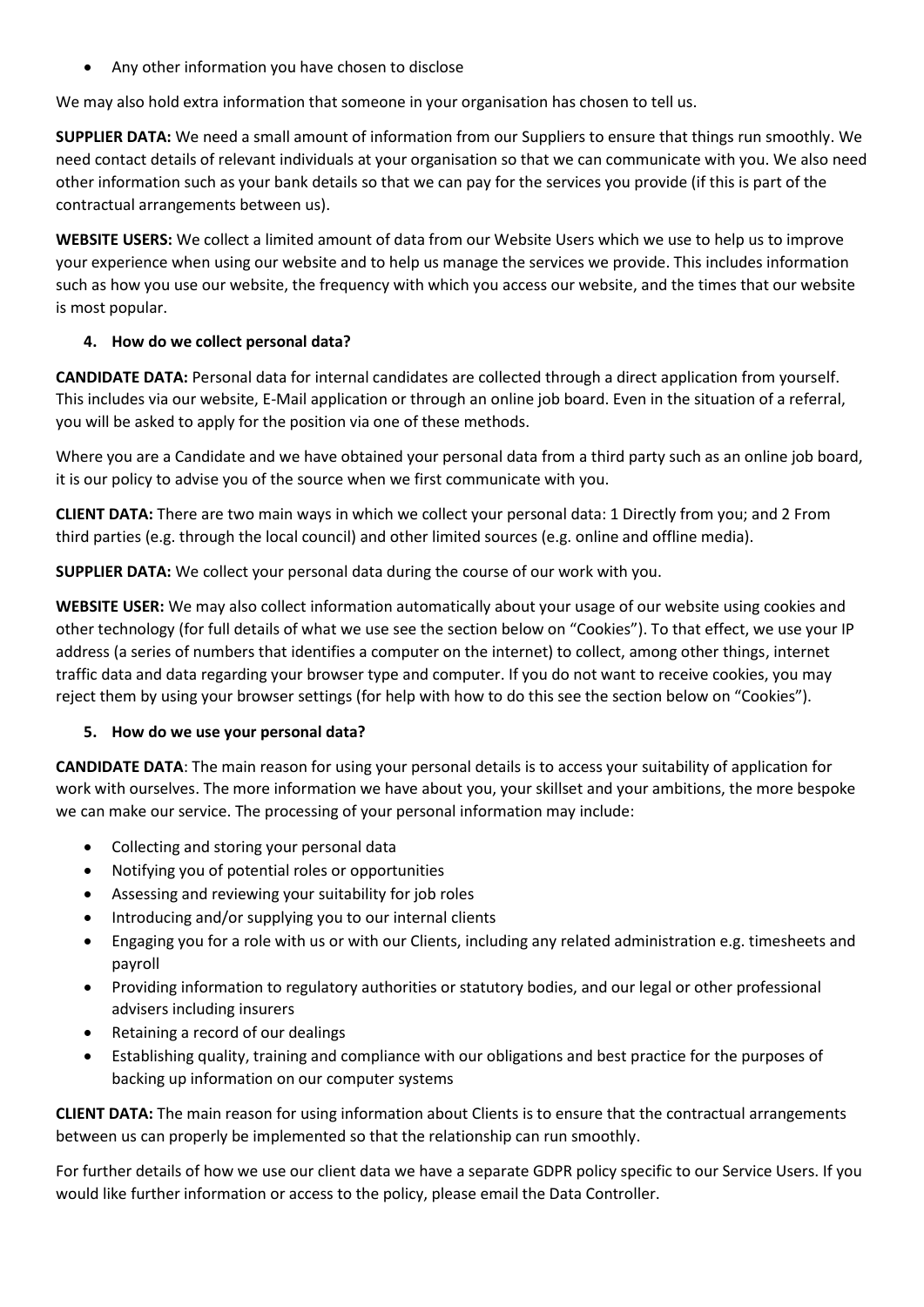**SUPPLIER DATA:** The main reasons for using your personal data are to ensure that the contractual arrangements between us can properly be implemented so that the relationship can run smoothly, and to comply with legal requirements.

**WEBSITE USER:** Information gathered through cookies and similar technologies are used to measure and analyse information on visits to our websites, to tailor the websites to make them better for visitors and to improve technical performance. We will not use the data to identify you personally or to make any decisions about you.

# **6. Who do we share your personal data with?**

**CANDIDATE DATA:** We will only supply your information to individuals internally, this includes the HR team, the finance team, the managerial team, and individual unit managers.

**CLIENT DATA:** Client data is shared internally to ensure that contractual arrangements are kept, this means that anyone who is affiliated with the Client will have access to their data. Any external communication regarding the Client is done with the Clients consent or in agreement with their contract with us.

**SUPPLIER DATA:** We will not share you details unless through a referral to someone else in which we may share publicly assessable data including name and contact details.

# **7. How do we safeguard your personal data?**

Some of the information you provide to us will be held on our computers in the UK and will only be accessed by or given to our staff working in the UK. Some of the information you provide to us may be transferred to, stored and processed by third party organisations which process data for us and on our behalf. These third parties may be based (or store or process information) in the UK or elsewhere including outside of the EEA. We care about protecting your information. That's why we put in place appropriate measures that are designed to prevent unauthorised access to, and misuse of, your personal data. We will take all steps reasonably necessary to ensure that your data is treated securely and in accordance with this privacy policy.

## **8. How long do we keep your personal data for?**

If we have not had meaningful contact with you (or, where appropriate, the company you are working for or with) for a period of two years, we will delete your personal data from our systems unless we believe in good faith that the law or other regulation requires us to preserve it (for example, because of our obligations to tax authorities).

## **9. Information security**

Supported Independence Limited has in place administrative, technical and physical measures on our website and internally designed to guard against and minimise the risk of loss, misuse, unauthorised access or disclosure, alteration, or destruction. Only employees who need the information to perform a specific job are granted access to your information. Where we transfer information to third parties to enable them to process it on our behalf, we ensure that the providers meet or exceed the relevant legal or regulatory requirements for transferring data to them and keeping it secure. We will also ensure that where information is transferred to a country or international organisation outside of the UK/EEA, we will comply with the relevant legal rules governing such transfers. Supported Independence Limited employees are permitted to add, amend or delete personal data from Supported Independence record(s) and/or database(s) (paper based and/or electronically). All employees should ensure that adequate security measures are in place.

For example:

- Computer screens should be locked when stepping away from desks.
- Passwords only disclosed to relevant staff members when required.
- Email should be used with care ensuring data sent goes to the intended recipient.
- Personnel files and other personal data should be stored in a place in which any unauthorised attempts to access them will be noticed.
- Personal data should be disposed of appropriately –stored safely and then shredded or destroyed.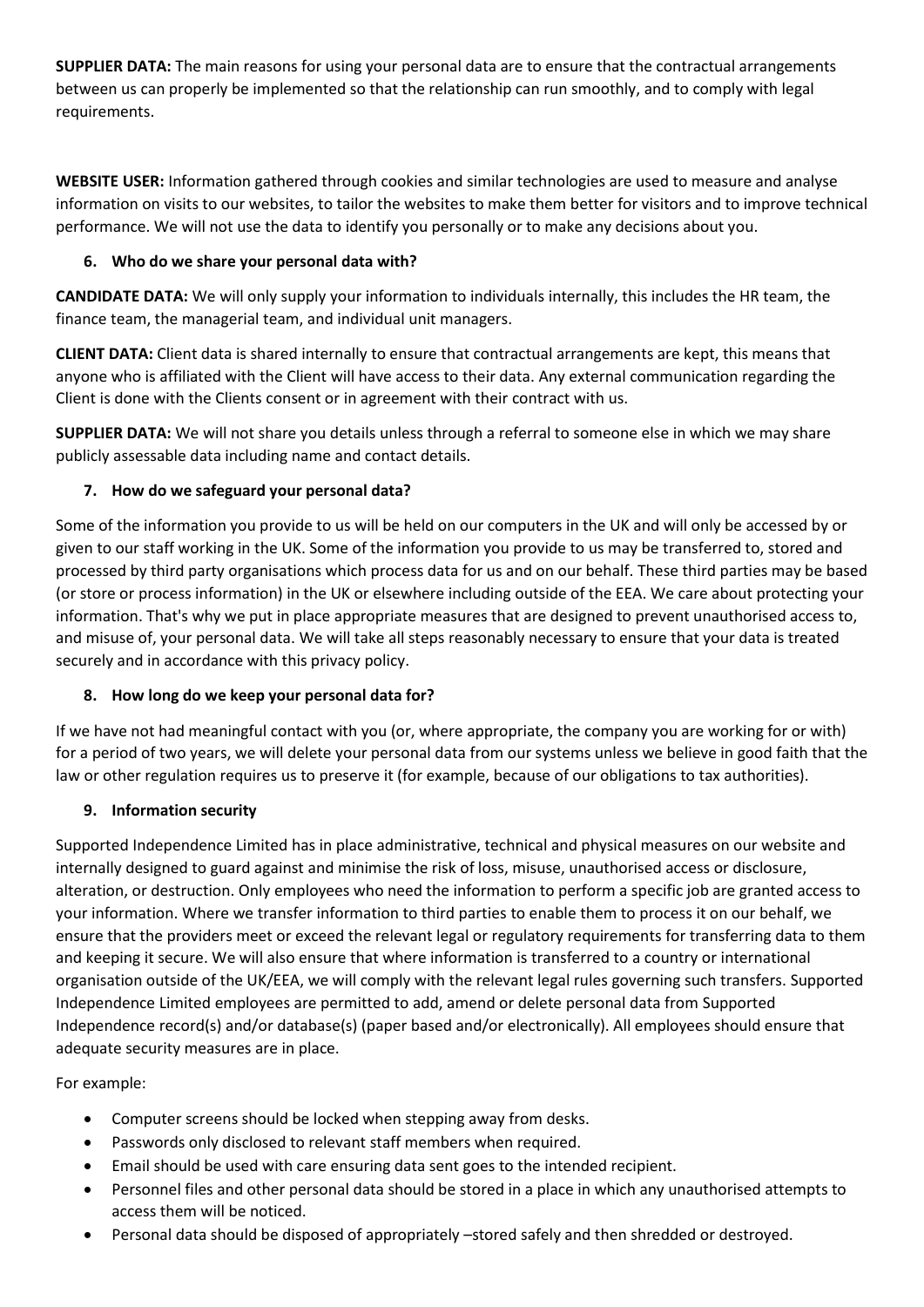It should be remembered that the incorrect processing of personal data e.g. sending an individual's details to the wrong person, allowing unauthorised persons access to personal data, or sending information out for purposes for which the individual did not give their consent, may give rise to a breach of contract and/or negligence leading to a claim against Supported Independence Limited for damages from an employee, work-seeker or client contact. A failure to observe the contents of this policy will be treated as a disciplinary offence.

## **10. How can you access, amend or take back the personal data that you have given to us?**

You have certain rights in relation to your personal information. You have the right to request that we:

- Provide you with a copy of your personal information that we hold
- Update your personal information where it is out-of-date or incorrect
- Delete personal information that we hold
- Restrict the way in which we process your information
- Consider any valid objections to our processing of your personal information
- Withdraw your consent at any time
- Provide information you have given us to a third-party provider of services (where our lawful basis for processing is consent and where processing is automated)

Please note that should you exercise your right to request that we erase data or cease any processing activity, we may retain a record of this request and the action taken to both evidence our compliance, and to take steps to minimise the prospect of any data being processed in the future should it be received again from a third-party source. If you have any questions concerning your rights or should you wish to exercise any of these rights, please contact: [ctwine@sisw.co.uk](mailto:ctwine@sisw.co.uk)

We require you to prove your identity with 2 pieces of approved identification if you request a copy of the personal data Supported Independence Limited holds on you.

Any requests of information should be sent to ctwine@sisw.co.uk. Any requests will be responded to within one month of receiving the request and when requesting paper or electronic options are available. We will need two copies of forms of identification, which can be:

- Passport
- Driving licence
- Birth certificate
- Utility bill (from last 3 months)
- Current vehicle registration document
- Bank statement (from last 3 months)
- Rent book (from last 3 months).

## **11. Can I find out what personal information Supported Independence holds about me?**

Under the General Data Protection Regulations 2018 you have the right to request a copy of the personal information that Supported Independence holds for you and to have any inaccuracies corrected. (We require you to prove your identity with 2 pieces of approved identification).

Any requests of information should be sent to ctwine@sisw.co.uk. Any requests will be responded to within one month of receiving the request and when requesting paper or electronic options are available. We will need two copies of forms of identification, which can be:

- Passport
- Driving licence
- Birth certificate
- Utility bill (from last 3 months)
- Current vehicle registration document
- Bank statement (from last 3 months)